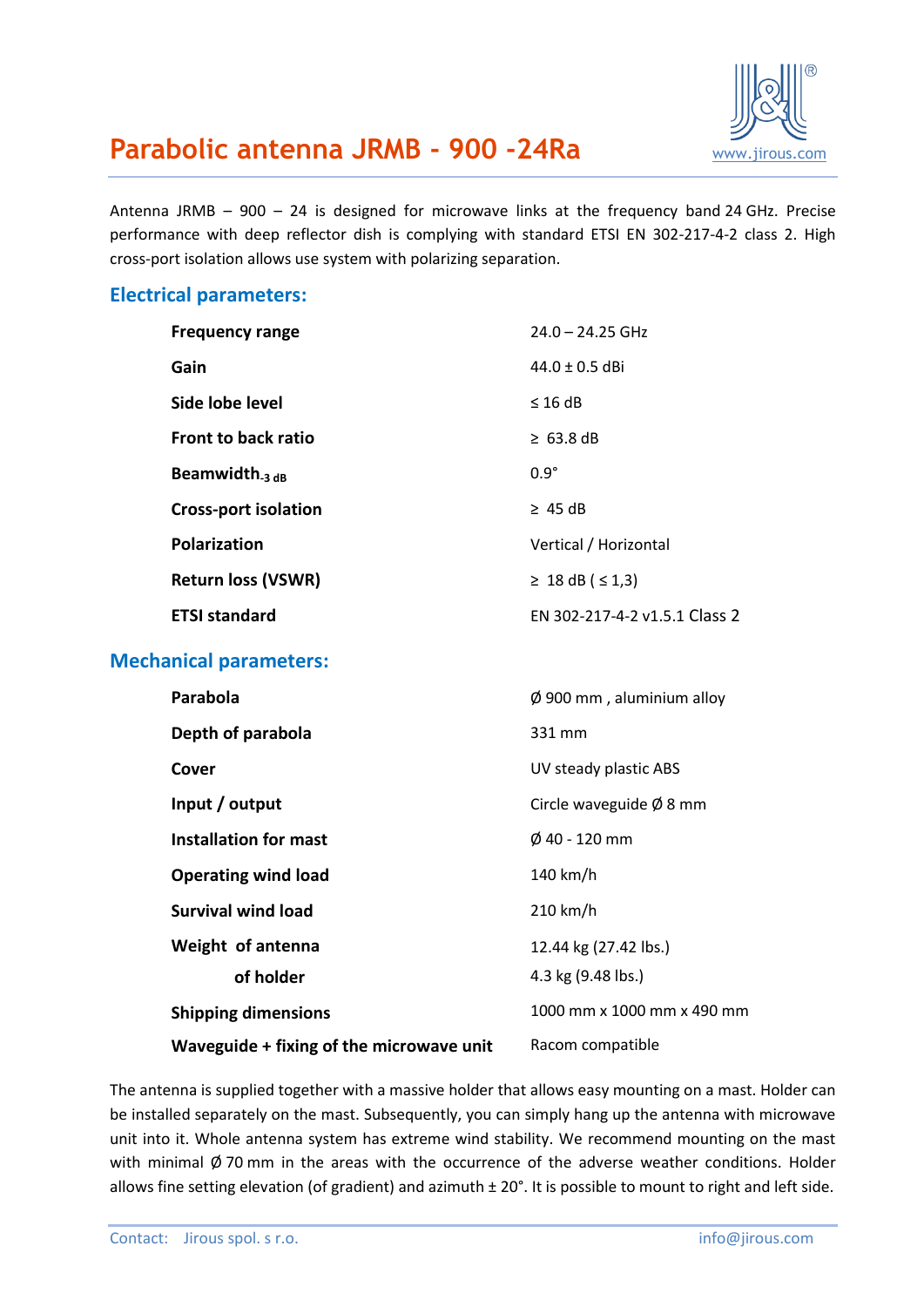

#### [dBi] JRMB - 900 - 24 (E - plane) 50 E - 24.0 GHz 40 E - 24.25 GHz 30 class 2 20  $10$  $\mathbf 0$  $-10$ N,  $-20$  $-30$  $-40$  $-50$ -180 -160 -140 -120 -100 -80 -60 -40 -20  $\overline{\mathbf{0}}$ 20 40 60 80 100 120 140 160 180 angle [°]

### **Measurements of radiation pattern:**